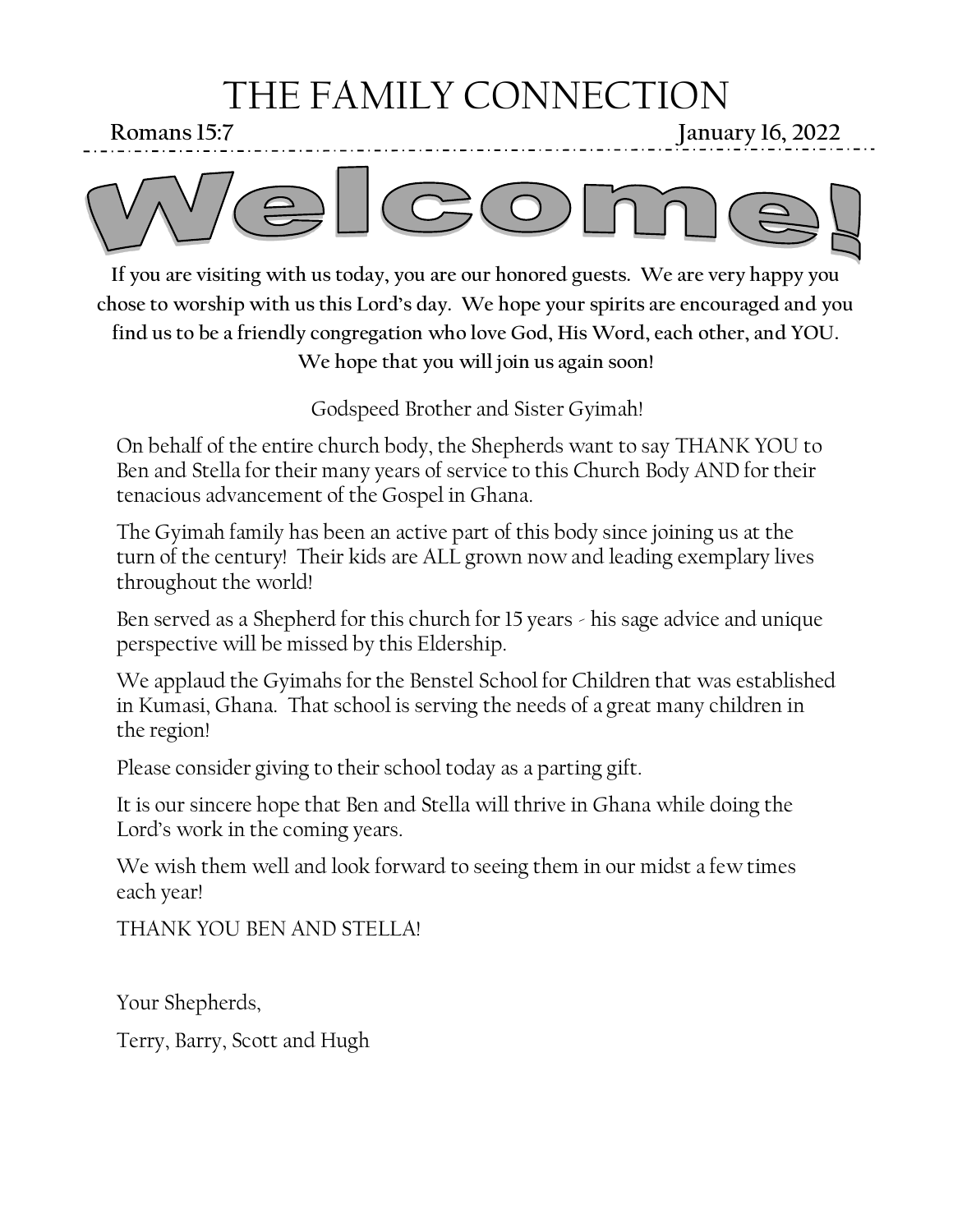### **PRAYER LIST\* MEMBERS**

- Claude Haynes
- Linda Copeland
- Margie Rhodes
- Bonnie Stephens
- Maria Reategui
- Maggie Rodriguez
- Elvis Durity
- Marjorie Connor
- Lew Parks
- Frieda Rodgers
- Doug Fee
- Carla Sledge
- Donna Strong
- Lee & Linda Sutton
- Di Menoher
- Daniel & Elizabeth Peregrin
- Jeff Blake
- Glenn Macon

### **NURSING HOME / SHUT-INS**

June McCauley

• Wayne & Bonnie Bucy

### **FAMILY & FRIENDS**

- Kathy Kock Thomas Walker • Jon Sauer Lexi Carr • Kasey Dudley Tania Gadbury Laurie & Danny Osborne Maddie Whitlock Amelia Larios • Joe & Marie Lennon's son • Mary Ryder Lynn Greer Linda Sutton grandson Matt & great granddaughter Jordan • John Wallace's sister, Beth • George Ballard Marsha Hampton Marco Moros Bob Stafford • Hussey Family Sally Abbott • Judy Sauer's g-daughter, Meaghan • Ivonne - Maria Reategui's cousin • Robert Champion Michael Presto • Larry Brown Judy Brugman • Brooke Ruppel Laubel Perez • Ao Hotchkiss Mary Nell Shelly • Carla Sledge's niece, Audricka • Carla Sledge's nephew
- Danny Billingsby
- Donia Ciabuca Adrian Ivanov

### **MILITARY**

Christopher Lemay Lee Strong Darrell Martin Casandra Prokop

# **Order of Worship**

**January 16, 2022**

**Call to Worship: Jeff Blake**

*Song #797 "Lord, We Come before Thee Now"*

**Welcome: Hugh Travis**

*Song #800 "What a Friend We Have in Jesus"*

**Prayer: Frank Vitiello**

*Song #509 "I Will Sing the Wondrous Story"*

**Communion: Tom Wriggins**

# **1 Corinthians 11:23-26 1 Timothy 6:7-10**

### **Song before the Message**

Children are invited to go to the worship class during this song\*

*Song #555 "Seek Ye First"*

**Message: Tim Neal**

**Invitation Song:** *Song # 915 "Trust and Obey" v 1,2,4,5*

**Closing Song:**

*Song #453 "Love Lifted Me"*

**Closing Prayer: Drew Meulenberg**

Parents please pick up your child from class

**\*Children's Worship Class** - 3 years of age to 2nd grade - Classroom A8

**Worship volunteers** - remember to meet in Classroom A-11 at 8:50

Communion bread has been placed into individual cups. Gluten Free communion has been placed within the very center ring of each tray.

### **Future Events**

**Every Tuesday:** Men's Prayer Meeting - 6:30 AM **EVERY SUNDAY IN JANUARY: Melissa will take your new photo Jan 16th:** Fellowship Meal / Tribute for the Gyimahs **Jan 22nd:** Ladies Birthday Fellowship **Jan 30th:** Livingston Academy Teacher Day **Jan 30th:** Fellowship Meal / Baby Shower<br>**Feb Uth:** Secret Sister Event for Livingsto **Secret Sister Event for Livingston teachers Feb 12th:** Touch a Truck Event **Feb 18 - 19th:** Men's Retreat with guest speaker Ladies' Retreat with guest speaker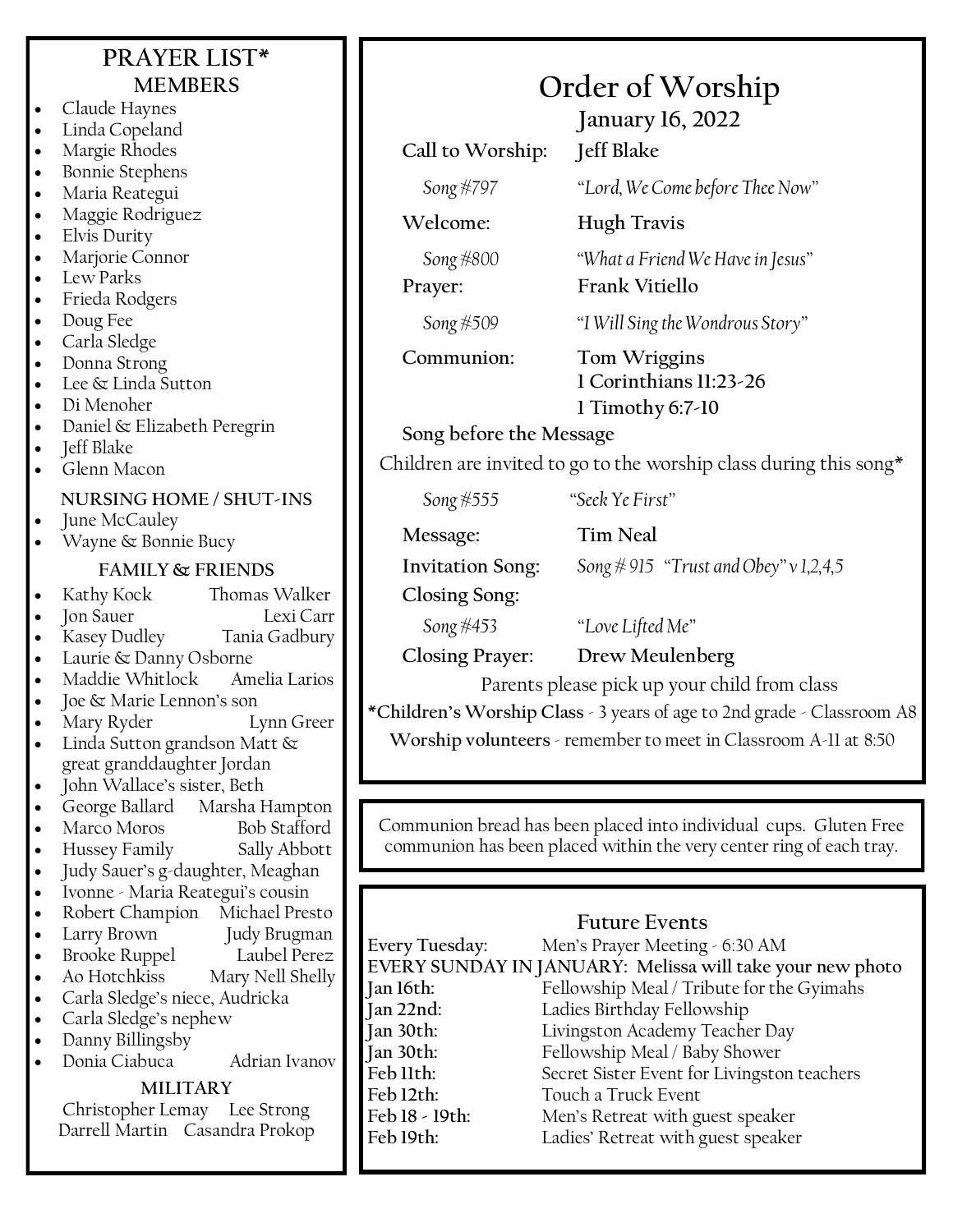#### **GIVING & ATTENDANCE WEEK ENDED Jan 9, 2022** Weekly Actual \$7,640 Weekly Budget \$9,000 Weekly Variance \$<1,360> 4 Week Average Variance \$1,775 Sunday Worship: Attendance in Building 151 Attendance via views online: 245 Sunday Morning Study: Attendance in Building 65 Attendance via views online: 144 Sunday Evening: **Bible Study Times & Locations Sunday morning classes: Adults** will gather in the Auditorium - **Tim Neal Singing Class -**will meet in Classroom A8 - **Not meeting today Cradle Roll** will meet in the Training Room - **Melissa Neal 2-5 year old**s will meet in Classroom #2a - **Nora Vitiello Sunday night:- Not meeting tonight Wednesday night classes 6:30PM: Adults** - Auditorium - teacher - **Jeff Blake**

Connection Group Attendance 75 Wednesday: Attendance in Building/ Teens 67 Attendance online: 73

### **PRAYER SECTION**

- Claude Haynes, June McCauley, Elvis Durity, & Scott Blake continue to have health challenges.
- Pray for the families affected by COVID-19.
- Glenn Macon is in need of additional tests.
- We have several families traveling this weekend.

# Birthday's & Anniversaries

- 20 Frank Vitiello
- 20 Jack Dehanas
- 20 Tim & Melissa Neal
- 23 Debbie Anderson
- 26 Marie Lennon
- 27 Wayne Neese
- 27 Stacey Walker
- 28 Haris & Gusleine Domond
- 29 Jorge Rhodes

### **January Office Hours**

Please take note of Tim's office hours posted on the office door. Appointments may be scheduled at other times.

**K-3rd grades** will meet in Classroom #7 - **Susan Meulenburg 4th – 5 th grade**s will meet in Classroom A-11 - **Kristin Cipolla Teens -** meet out in the Teen House with **Zak and Jordyn Dempsey Ladies -** Fellowship Room - Trustworthy - various ladies **2-5 year old**s will meet in Classroom #2a - **Susan Shelly 3rd – 5 th grade**s will meet in Classroom A-11 - teachers **Diana Travis & Pam Billingsby Teens** - Teen House - **with Zak & Jordyn Dempsey**

Our virtual options via Facebook & YouTube, @ the times listed above. We hope you will join us in one of these Bible study opportunities.

# **Fellowship Meal / Gyimah Tribute**

Today, immediately following Bible Study is our Fellowship Meal saying farewell to *Ben and Stella Gyimah*. Everyone is encouraged to stay and enjoy this time of fellowship.

# **Oh Boy! Oh Boy!**

It's almost time for Massie & Miguel to welcome their little man to the world. Please help us shower them with love on Sunday, January 30th. We will be having a covered dish dinner / baby shower to honor Miguel & Massie Taveres.

# **Children's Ministry Need**

We are in need of someone (or perhaps a husband/wife) to oversee the children's education ministry. This would involve recruiting of teachers, organizing the Sunday and Wednesday teacher rotations, etc. If you are interested in helping us with this, please see Scott Otey for any questions you may have. You may email him at esotey@wcrw.net, or call on his cell listed in bulletin. Thanks in advance!

## **Adopt a Teacher for 2022**

Help the Ladies Ministry show the staff of Livingston Academy our appreciation for all of their hard work by participating in the Adopt-a-Teacher 2022 program. Livingston currently has 13 staff members.

- 1. Select a teacher from the packet with their "All About Me" information. (See Kathleen Brown)
- 2. Send an email to Kathleen at [napleschurchofchrist@gmail.com](mailto:napleschurchofchrist@gmail.com) with the name of the teacher you have adopted.
- 3. We plan to have an event for the teachers at least once a quarter. The first event for 2022 will be on February 11th.
- 4. Be creative! Cards, emails or thoughtful prayers are encouraged throughout the year. Thank you for your support!